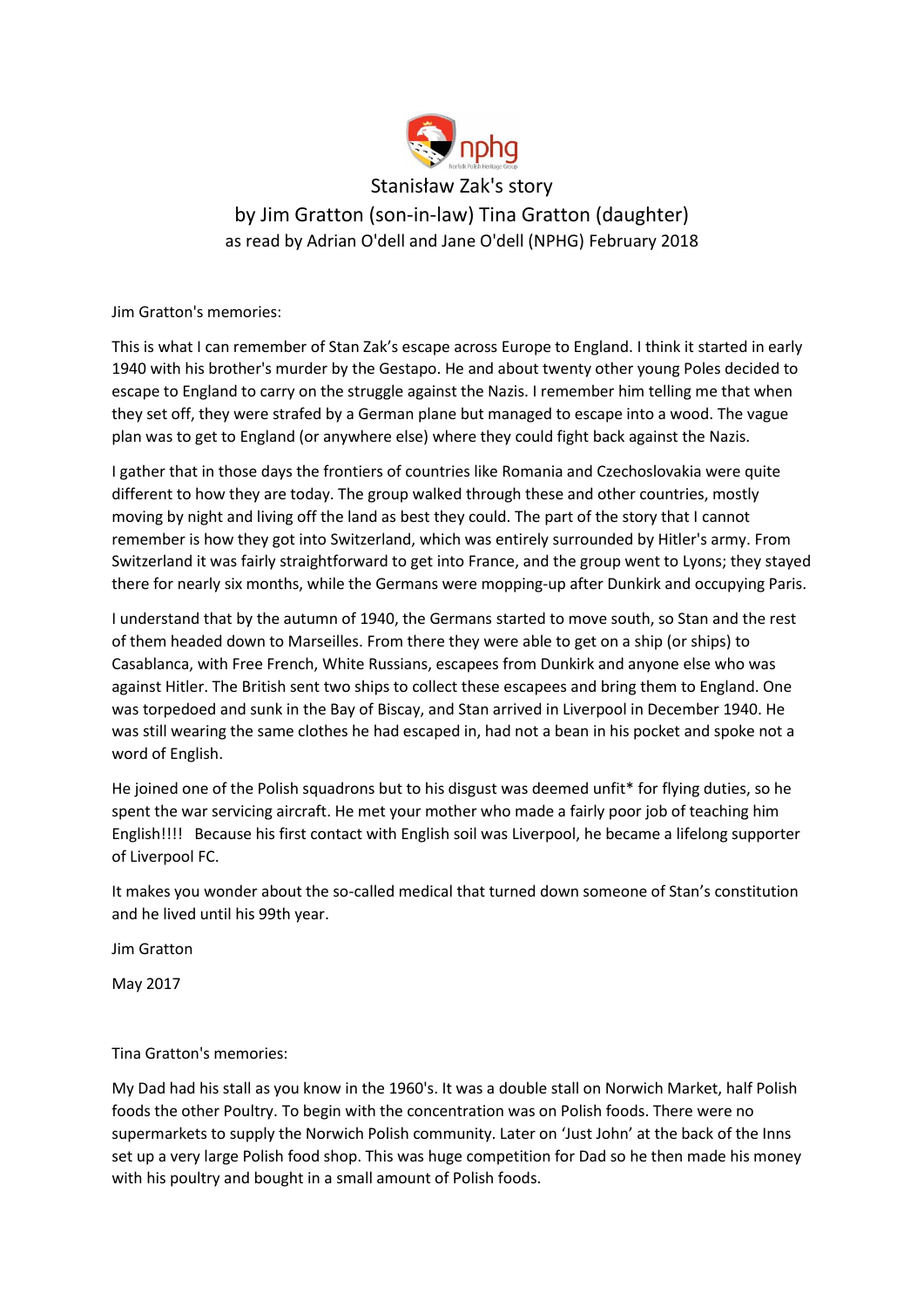My father was quite a showman and dressed in his striped apron and straw hat. He was always able to draw a crowd in, reducing prices at the end of the day. Dad always liked a bargain, wheeling, dealing and a lot of bartering went on! I remember stopping at pubs and fish and chip shops, selling the last few chickens we could not get rid of on the stall. That meant Dad and I always had a free drink and fish and chips for our supper!

The stall was situated opposite the chip stall, and next door to Baker the butcher. It was bought by Pickering the sausage maker. We used to source our bread and baked cheesecake from a bakery in London, near to Hoxton. The sausages and other delicacies came from a Polish importer. I really wish I could remember their name. I remember the wholesale warehouse was enormous, such a selection of wonderful foods. Dad and I used to buy the ones we thought would be popular. The sausages were very fresh and absolutely delicious; mysliveska and krakowska, Polish hunting sausage. There also a liverwurst, a fine pate in the form of a sausage. PEK was quite a big manufacturer. We had a lot of their products. My favourite was the sausage wrapped in cabbage leaves in a tomato-like sauce. We all bought Polish halva and katajinki ginger bread wrapped in chocolate.

We gave free fudge with our chickens, which always bought our customers back. We travelled to London once a week to buy our supplies, sometimes the order came by train, and Dad and I collected from Norwich railway station. The stall on the market was a social place for Poles to meet, talk Polish and really share their friendship. We used to go to the Polish club, which was great fun for me.

In the Summer Polish students visited our stall. They brought with them vodka: 100 percent alcohol...... I remember smelling it but I wasn't able to drink it! Also beautiful Polish vases. Dad would buy them from the students and sell them on the market. I think they hid them in their suitcases, all very black market! Dad gave some of them work, we had a transport cafe at Hethersett, a butchers shop at West Earlham and a large market garden in Spixworth, so there was always work to be done. I'm not sure how well they got paid, but Mum was always there to provide a meal for them!

Tina Gratton

May 2017

## From: https://joemasonspage.wordpress.com/2013/05/22/norwich-market/ (accessed May 2017)

The mix of trades has varied over the years; there are for example fewer fruit and vegetable stores than there used to be. The range of second-hand books is much reduced. There used not to be a specialist cheese seller and Mr Zak had a sort of delicatessen with a range of foods from his native Poland. The Polish jam was particularly good.

This was long before the entry of Poland into the EU, what was the called the Common Market. Mr Zak had been in Norfolk since the end of the Second World War. Stan Zak (who has only recently passed away) must have retired getting on for 30 years ago, and Mr Pickering's sausage stall has taken his place. That is the one remaining outlet for Bryan Pickering's sausages. Once there was his main shop in the Street, Costessey, and another branch in Dereham.

From:<https://joemasonspage.wordpress.com/2013/05/22/norwich-market/> (accessed May 2017)